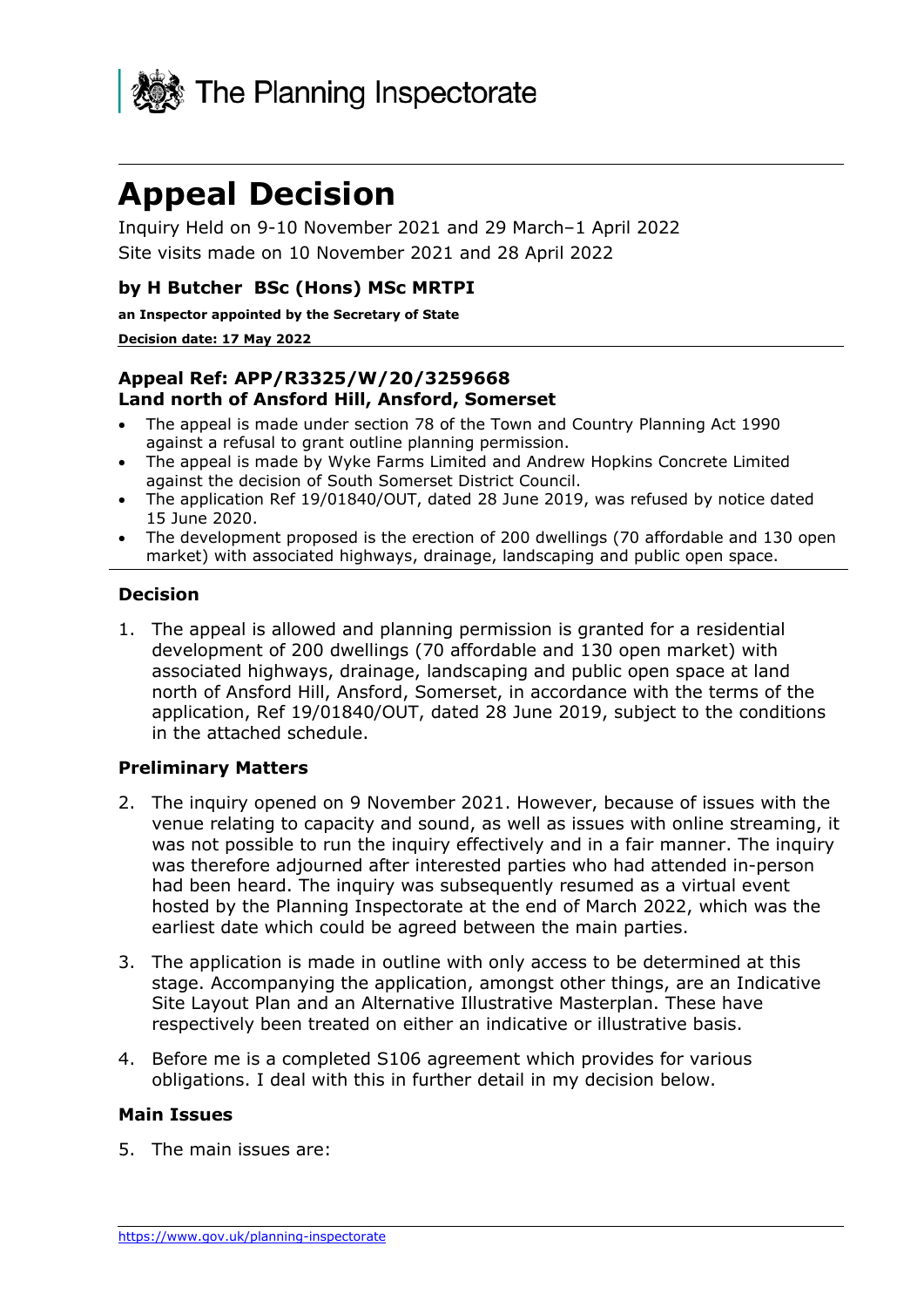- The effect of the development on the character and appearance of the surrounding area;
- Whether the site is a suitable location for development having regard to local planning policy;
- The effect of the development on phosphate levels in the Somerset Levels and Moors Ramsar site, and;
- The housing land supply position for South Somerset District.

#### **Reasons**

#### *Character and Appearance*

- 6. The appeal site comprises two fields which are located to the north of Ansford and Castle Cary. Further to the north, north of the appeal site, is Castle Cary station. This can be accessed on foot from Ansford and Castle Cary by a Public Right of Way (PRoW) which runs along the east boundary of the site. The appeal site therefore effectively sits between the station and the two market towns.
- 7. When you look across the appeal site from the south at Ansford Hill the land slopes away across open countryside providing long-distance and widereaching views across the Brue Valley to the north-west and towards Glastonbury Tor. The appeal site, being an open and undeveloped site, aids these views.
- 8. Conversely, when you look across the site from the north, for example from Castle Cary station, the effect is that you see the appeal site sloping upwards, creating a green and undeveloped backdrop to the station in conjunction with the wider open landscape here, and along a highpoint in the distance housing along the edges of Castle Cary and Ansford can be seen. You therefore have a station which appears to sit in a predominantly isolated and rural setting albeit Ansford and Castle Cary are visible and in relatively close proximity.
- 9. There is no doubt that developing this site as proposed would have visual impacts. It currently contributes to the rural setting of Ansford and Castle Cary and this would be reduced. The far-reaching views from Ansford Hill and the adjacent PRoW, which also forms part of Monarch's Way, an historic route, would be disrupted for people using these, for example, local people accessing the station or recreational walkers. Longer distance views from PRoWs to the north would also be affected. Currently Ansford and Castle Cary are fairly well hidden within the rural landscape when viewed from the north but this development would clearly bring the developed limits of Ansford into sharper view.
- 10. The setting of Castle Cary station, a non-designated heritage asset, would also be harmed by the development. Part of the significance of the station is that historically it was a Victorian rural station, and this can still be appreciated today due, in part, to the rural backdrop provided by the appeal site. Residential development of the site would therefore harm the rural setting of the station as experienced by those using it, for example, either passing through or alighting at Castle Cary.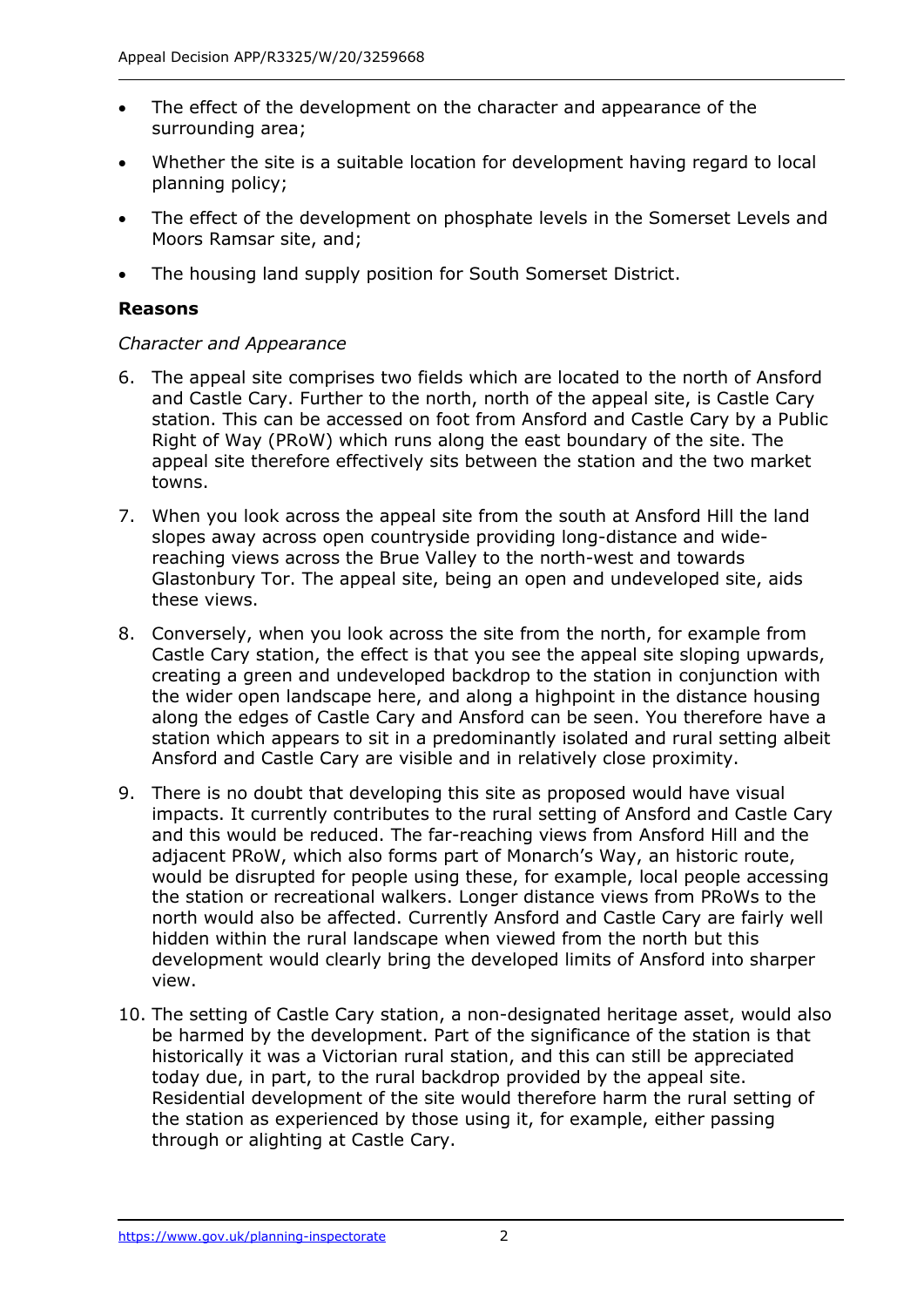- 11. In spite of the aforementioned attributes the appeal site does not form part of a designated landscape. The Council put forward a case that the appeal site forms part of a 'valued landscape' as per paragraph 174a) in the National Planning Policy Framework (the Framework). I have given much consideration to this having regard to the definition of a valued landscape in the Landscape Institute Technical Guidance Note 02/21 (TGN) as being *"an area identified as having sufficient landscape qualities to elevate it above other more everyday landscapes"* and the range of factors that can be considered when identifying landscape value contained therein at Table  $1<sup>1</sup>$ .
- 12. The Council's witness made the case that the appeal site formed part of a key example of the geomorphologically distinctive clay vale and oolitic limestone scarp landscape. Whilst it may form a part of this much wider landscape, I am not persuaded it is a significant part of it forming, at best, the very end of a scarp. In any event, I find no reason to elevate this landscape above other landscapes in the area. Therefore, I find limited value in terms of the site's contribution to 'Natural Heritage'.
- 13. Whilst the wider landscape might have remote and tranquil characteristics the appeal site does not contribute to this in a meaningful way given the proximity of the adjacent station, towns, and the A371 which traverses three sides of the site. Therefore, there is very limited 'Perceptual (Wilderness and Tranquillity)' value here. It is also a farmed landscape with some detracting features such as overhead cables meaning the 'Landscape Condition' cannot be said to be of value above that of the everyday.
- 14. The appeal site does display some notable landscape qualities which loosely align with factors referred to in Table 1 of the TGN. For example, there is some value in terms of 'Cultural Heritage' such as the appeal site forms part of the setting of the non-designated heritage asset: Castle Cary Station. There is also 'Recreational' value, and value from 'Associations' as the PRoW on the east side of the site also forms part of the Monarch's Way, a route which is linked to a notable historic event and part of a cultural trail. It also has some local 'Distinctiveness' value in that it contributes to the rural setting of Castle Cary and Ansford. Furthermore, it has some 'Perceptual (Scenic)' value due to the distant views it provides to Glastonbury Tor and the surrounding landscape.
- 15. However, these values are predominantly appreciated by the local community rather than being values which draw in people from further afield specifically to appreciate them. This is demonstrated by the very limited, detailed, written evidence of these values before me. The Monarch's Way is the exception to this which may draw wider interest but the appeal site forms only a very small part of this route and there is nothing before me to suggest this section of it is of particularly high value landscape wise. I therefore find that whilst the site has a number of notable landscape qualities these are not of such a magnitude so as to elevate the site, either by itself, or as part of the wider landscape, above that of other more everyday landscapes.
- 16. Notwithstanding my findings in respect of valued landscapes, I nevertheless find harm to the character and appearance of the surrounding area in terms of harm to local landscape character and the setting of a non-designated heritage asset. It follows, therefore, that it would conflict with the relevant provisions of Policy EQ2 of the South Somerset Local Plan (LP) which seeks to conserve and

<sup>&</sup>lt;sup>1</sup> Core Document E-02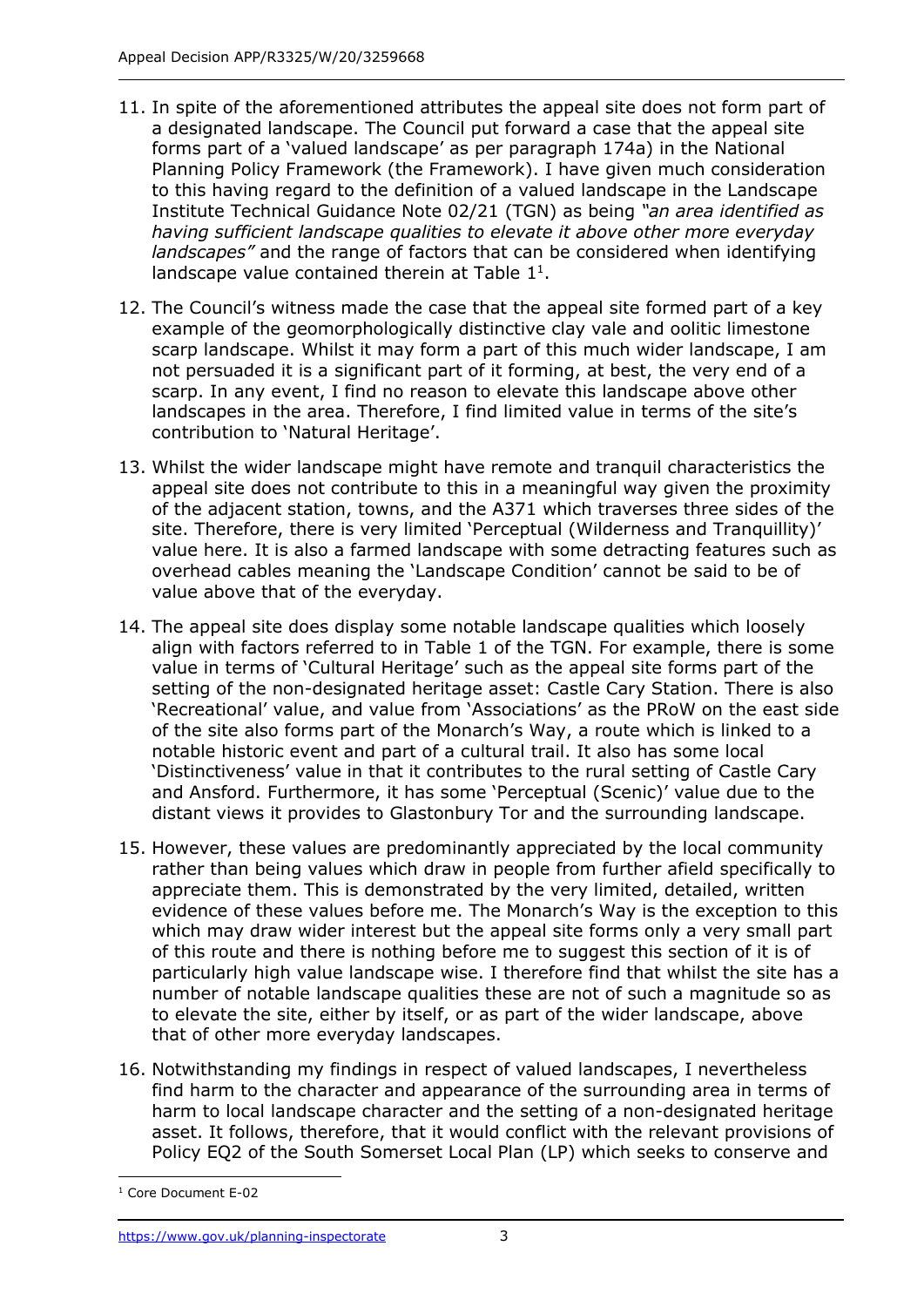enhance the landscape character of the area. I also find conflict with policy EQ3 of the LP which seeks to safeguard, or where appropriate, enhance the setting of heritage assets. Insofar as the appeal site forms part of the rural setting to Castle Cary and Ansford I also find conflict with Policy DP1 of the Castle Cary and Ansford Neighbourhood Plan (NP) which requires new development to respect the unique character of these areas.

## *Suitable Location in Policy Terms*

- 17. Whilst the Council's reason for refusal focuses on an objection in terms of impact on landscape character it also refers to various policies in the LP which set out the Council's strategy for delivering housing to meet the LP housing requirement. Key to this, as set out at Policies SS1 and SS5 is a permissive approach to housing proposals at the Market Towns in the *'directions of growth'*. Policy LMT1 sets out what this means for Ansford and Castle Cary, both defined as Local Market Towns in the development plan, describing the direction of growth here to be *'north of Torbay Road and East and West of Station Road'*. The appeal site can be described as being located to the north of Torbay Road and East of Station Road, but quite an extensive area can be similarly described using such a broad description.
- 18. To further clarify a map is provided to inform Policy LMT1. This shows brown lines which identify specific areas north of Torbay Road and East and West of Station Road. These lines do not extend to or include the appeal site. I therefore find that the appeal site falls outside of the direction of growth planned for Ansford and Castle Cary.
- 19. It follows, therefore, that the appeal site is not a suitable location for development as it would conflict with the above housing delivery policies in the development plan.

## *Phosphates*

- 20. On 17 August 2020 Natural England (NE) advised that the Somerset Levels and Moors Ramsar protected site was in an unfavourable condition. This meant that there was a greater need for scrutiny of the effects of plans or project likely to, either directly or indirectly, increase nutrient loads to this site. Residential development, such as that proposed, is one of the development types that could give rise to such likely significant effects in terms of increased phosphate levels.
- 21. In response the affected Councils, which included South Somerset District Council, prepared a Phosphate Calculator, in conjunction with NE and the Environment Agency, to inform the calculation of likely phosphate generation arising from any development. The appellant submitted a Fallow Land Strategy with the application applying the Phosphate Calculator to the appeal site and providing mitigation in the form of off-site land use change and fallowing of farmland. This is to be secured by way of a S106 agreement.
- 22. NE were consulted on the application and raised no objection subject to the mitigation outlined above being secured. However, just before the inquiry was due to resume in March 2022 NE published updated guidance. NE were duly consulted again on the application, and they replied<sup>2</sup> acknowledging a need for a transitional period where agreed tools and methodologies were in place in

<sup>2</sup> CD M-05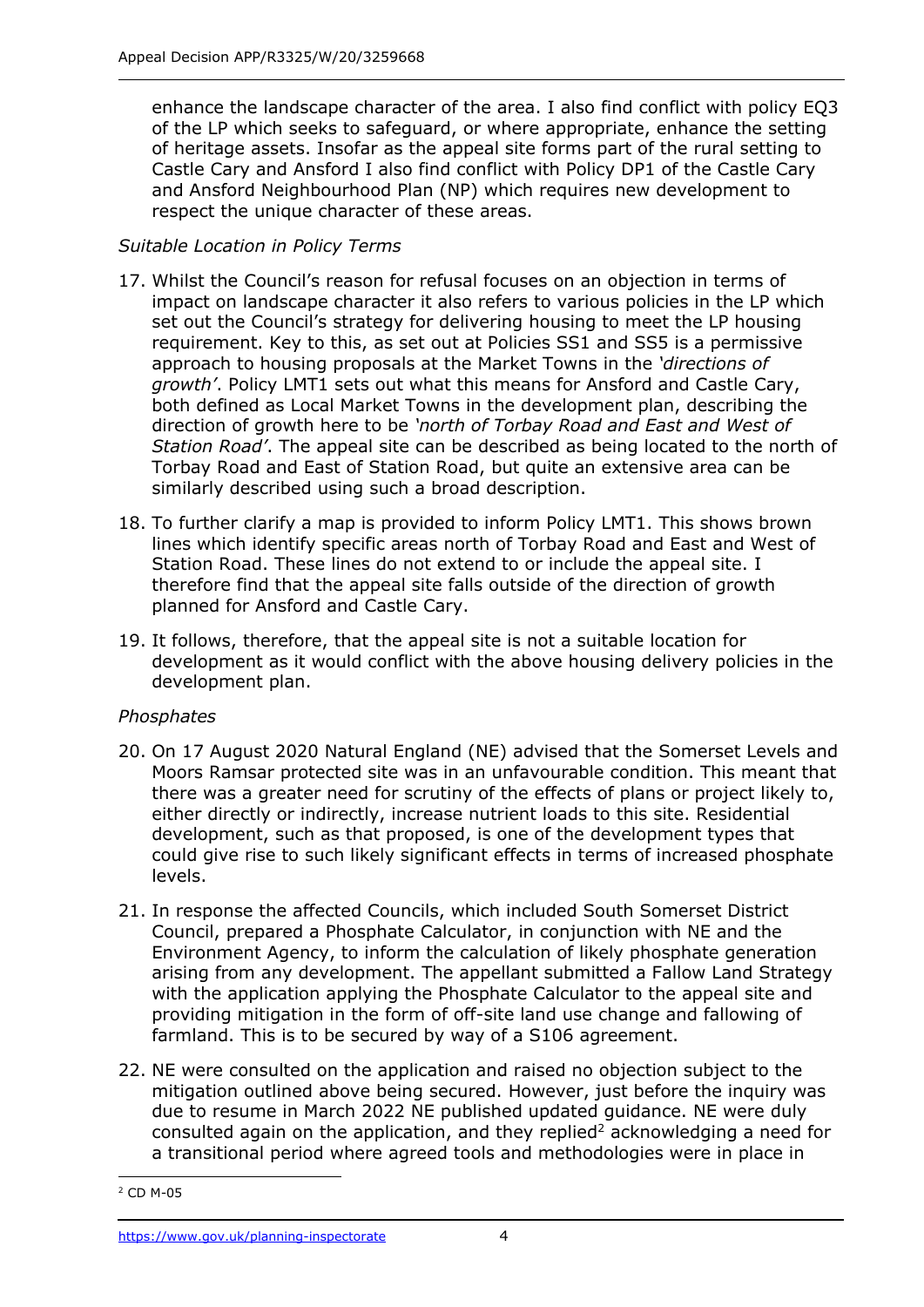order to allow local planning authorities to review the new information and make any changes within a reasonable timeframe. With this in mind, NE advised that in the case of this appeal there was no need to revise the calculations used in the appellant's Fallow Land Strategy and consequently their position remained that of no objection.

23. Taking the above points together in conjunction with the completed S106 agreement I find that there would be no adverse effect on the integrity of the Somerset Levels and Moors Ramsar Site. The development would therefore comply with Policy EQ4 of the LP which seeks to protect biodiversity.

#### *Housing Land Supply*

- 24. The main parties agree that the Council cannot currently demonstrate a fiveyear supply of housing land. At the end of the inquiry the Council calculated supply to be 4.4 years and the appellant 3.7 years. The difference between the two calculations relates to two disputed housing sites and whether to include a windfall allowance when calculating supply.
- 25. The first site at Crewkerne has an outline permission for 525 dwellings. It is a large site and reserved matters have not yet been submitted nor is there a timetable for this. This site also falls within the phosphate catchment area which will likely protract the determination of reserved matters when they do come in. For these reasons this site should not be considered deliverable for the purposes of this appeal.
- 26. The second site at Stalbridge Road is smaller and has outline permission for 130 dwellings. A reserved matters application has been submitted and recommended for approval and is due to be heard at the June 2022 Planning Committee. It is also not a site within the phosphate catchment area. Consequently, in this case, there is clear evidence that housing completions will begin on site within five years therefore I find it to be a deliverable site.
- 27. The Council have made an allowance for windfall developments in their supply calculation of 100 dwellings per annum (dpa) but there is a caveat of no windfall allowance to be made for the first two years of the five year calculation to account for any decrease in permissions due to the phosphates issue. There is compelling evidence before me that an average of 100 dpa has been achieved for the last 10 years. The Council's approach to windfall supply is therefore realistic and eminently reasonable.
- 28. I note that there are approximately 5011 units currently held up pending a solution to the phosphates issue referred to above. There is a solution being developed; namely the EnTrade phosphate credit programme, and it has support from NE and HM Government, and there is an intention that the first market round of EnTrade credits will be ready in April/May 2022 which will then start to release this housing. However, there have been many delays along the way in respect of this and, given the recent updated advice from NE, there may be further delays yet. At this point in time the date of resolution is more of an aspiration than a certainty, therefore I cannot be sure the Council's housing land supply position will be short-lived.
- 29. Notwithstanding my findings above in terms of supply, even if I were to take the Council's optimistic estimates, they still cannot demonstrate a 5 year housing land supply at this time. I am also conscious that the Council's housing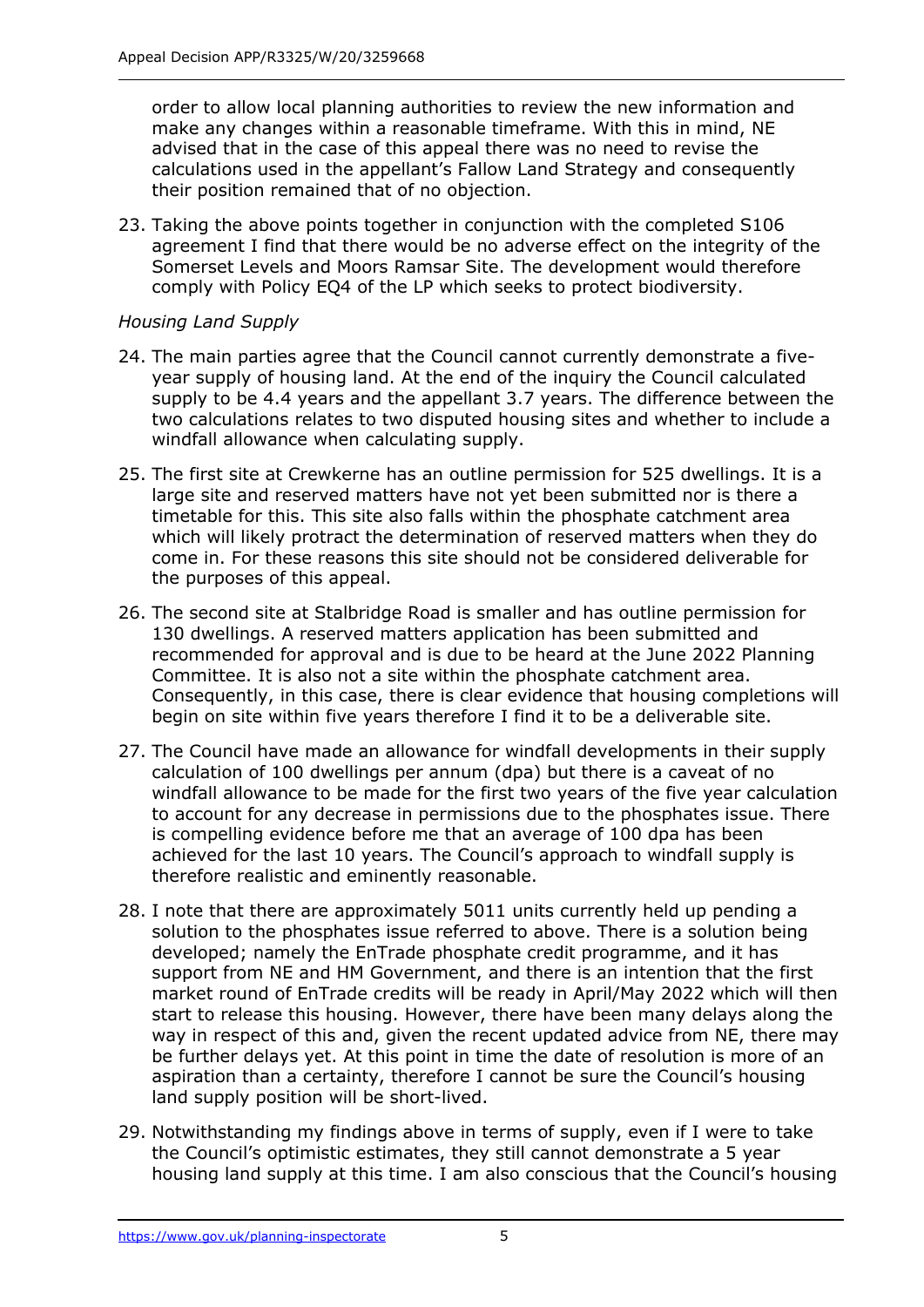land supply position has been falling throughout the duration of the appeal starting at 4.7 years, then dropping to 4.5 years, and now the latest position of 4.4 years. Furthermore, given my findings above, the actual figure will likely reduce again.

## *Planning Obligations*

- 30. A Section 106 agreement has been submitted with the appeal. In addition to securing the Fallow Land Strategy discussed above it also provides for: affordable housing, a contribution towards changing rooms, provision of equipped play space and youth facilities, a contribution towards education, and the submission of a Travel Plan along with a contribution towards its subsequent monitoring and implementation. It is necessary for me to consider these in detail and reach a finding on them having regard to the tests set out in Regulation 122(2) of the Community Infrastructure Levy Regulations 2010 and the Framework at para 57.
- 31. Policy HG3 of the LP requires 35% affordable housing to be provided as part of a development such as that proposed. The S106 secures on-site provision of this in accordance with the policy.
- 32. The Council have identified a deficiency in changing room provision in Ansford/Castle Cary. A contribution towards changing rooms is therefore requested. The required amount has been calculated based on the generated need arising from the development using the adopted standard for changing rooms. This contribution would be used towards changing room improvements in Castle Cary/Ansford and there are plans to either replace or refurbish the existing pavilion at Donald Pithers Memorial Ground.
- 33. The Council have also identified a deficiency in equipped play provision and youth facilities in Ansford/Castle Cary. The S106 agreement requires either a contribution towards providing this or on-site provision. There is space to provide for this on-site based on the submitted indicative layout<sup>3</sup>.
- 34. The proposed development would require increased capacity at both early years and primary levels to provide school places for the children generated from the development. This has been calculated using the average of the cost of new school builds across Somerset. The requested education contribution would be used to either extend existing facilities or contribute towards a new school site on Torbay Road.
- 35. Finally, there is an obligation to submit a Travel Plan in respect of the development and provisions for its future implementation and monitoring. Travel Plans are essential tools in reducing the need to travel, and, where travel is necessary, to encourage such movement to be undertaken by sustainable modes.
- 36. Taking the above points together I am satisfied that the obligations meet the relevant tests.

## *Other Matters*

37. The proposed access would provide a new right-hand turn lane into the site and new traffic islands. The section of highway on which the access is to be located,

<sup>3</sup> Drawing no. GMA-121-01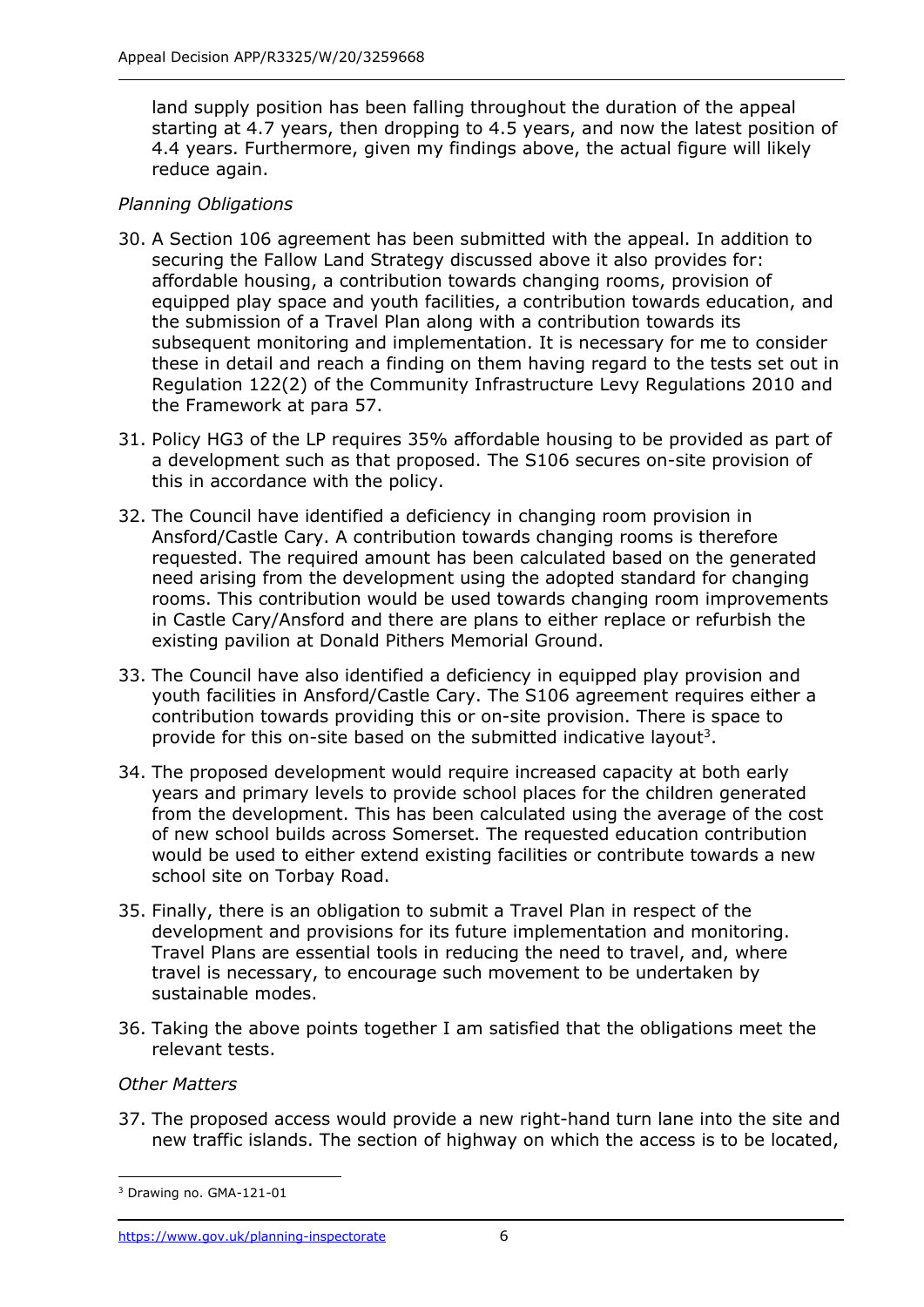as demonstrated by the Moss Naylor Young Traffic Survey, is busy with vehicles travelling largely in excess of the 30mph speed limit and includes a high number of heavy goods vehicles. However, the access design is within the tolerances of maximum average speeds recorded along this section of highway. Furthermore, the new access and associated works would help to reduce vehicle speeds and discourage overtaking, whilst maintaining the free flow of traffic. The Highway Authority raised no objection to the proposed access nor in respect of additional traffic generated by the development on the surrounding highway network. I therefore find it is not necessary to require a condition to reconfigure the site access.

- 38. It has been suggested that a crossing should be provided across the A371 in order to provide safe pedestrian access to Castle Cary for future residents of the development. I noted on my site visits that safely crossing the A371 where it meets the B3152 when walking between the appeal site and Castle Cary is difficult due to a blind corner on the A371. However, an alternative pedestrian route to Castle Cary, via Ansford, can be taken from the appeal site which is essentially the same distance and has preferable conditions in terms of greater visibility for crossing the A371; the natural place to cross being at Elms Lane. A little further along this route there is also a formal crossing back across the A371 to access the Academy and community hall.
- 39. I therefore find a condition for such a crossing unnecessary to ensure the safety of future occupiers of the development. The findings of other Inspectors on highway safety matters in the area will have been considered on their own merits, as I have done so here.
- 40. Policy HOU2 of the NP has been brought to my attention. This requires a pause of proposals for housing development within the development plan's directions of growth unless there is clear evidence that the additional housing will help meet a clearly identified local need for affordable housing that is not capable of being met elsewhere. Firstly, I have found that the appeal site falls outside of the directions of growth, therefore, strictly speaking, this policy does not apply and as such, of itself, would not be determinative in this appeal. In any event, looking at the broader picture, the proposal would meet a need for housing/affordable housing which at the present time is not being met elsewhere, and this is a material consideration which weighs positively in the planning balance.
- 41. Any alteration to public rights of way must be made by legal order. The outcome of this appeal does not, therefore, allow for any alteration to the alignment or existence of any public rights of way, or their diversion or extinguishment. For the avoidance of doubt, a clause has been inserted into the S106 Agreement setting out that the Fallow Land Strategy will not restrict or affect the existing public rights of way across the fallow land in question or the lawful access thereto.
- 42. There is no detailed, technical evidence before me in respect of adverse effects of the development on local medical facilities and the Council have not suggested mitigation in this respect. This is therefore not a matter on which this decision would turn.
- 43. Granting planning permission at this site would not pose a risk of further development on green field land in the area. Applications for planning permission must each be determined on their individual planning merits. This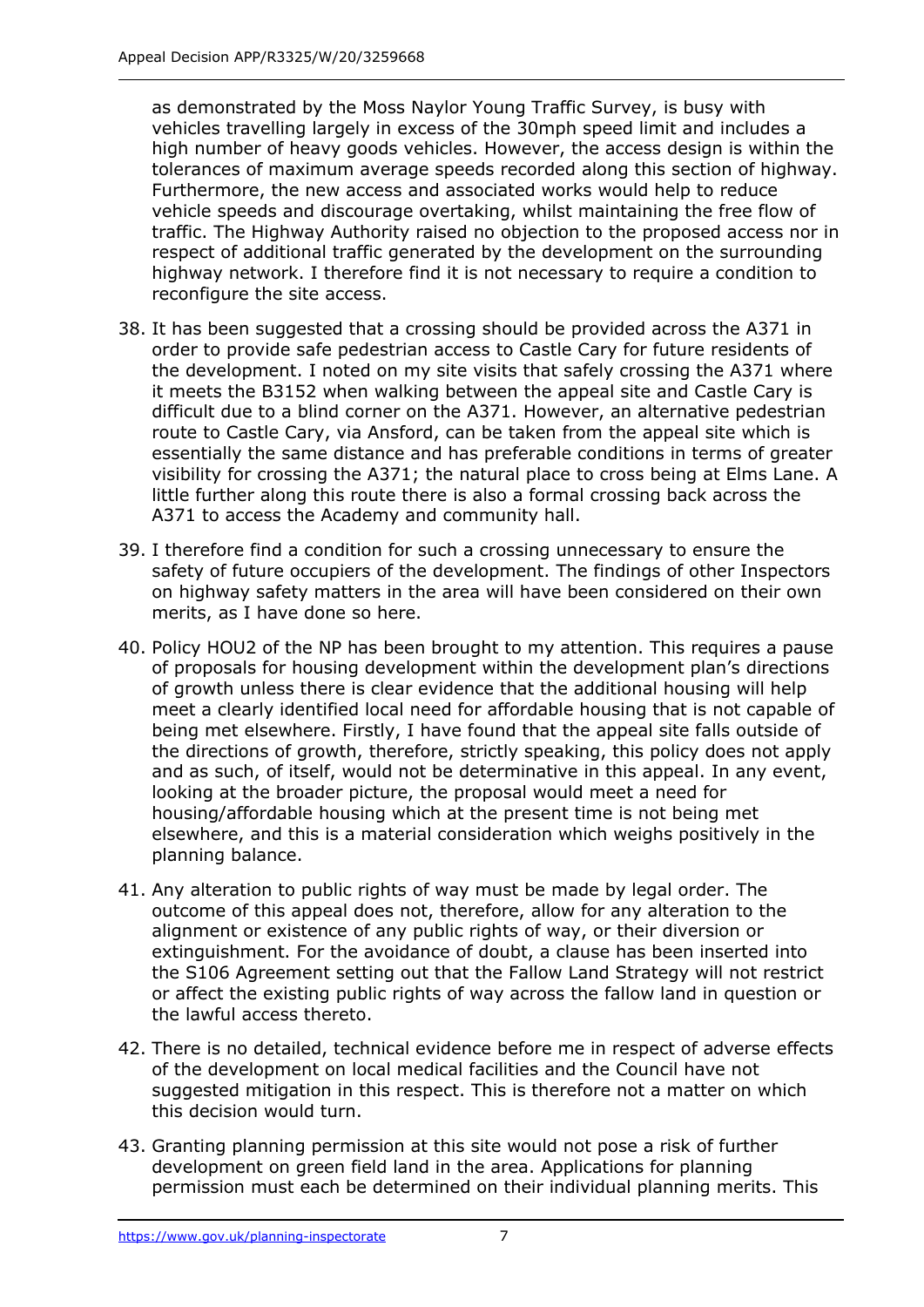also applies to the various appeal decisions referred to me by interested parties of which full details are not before me in order to make any meaningful comparisons.

44. Development of the site would result in the loss of Grade 2 Best and Most Versatile agricultural land. Whilst regrettable, there are significant areas of higher graded Grade 1 land around Castle Cary/Ansford that would be unaffected by the proposal. This matter is weighed in the planning balance below.

## *Planning Balance*

- 45. Based on my findings above I find conflict with the development plan as a whole, taking into account the most important policies for determining this appeal as set out in the Statement of Common Ground; both those that oppose and those that support the development.
- 46. It is common ground that the Council cannot demonstrate a five-year supply of deliverable housing sites. There are no policies in the Framework that provide a clear reason for refusing the development therefore para 11d(ii) of the Framework applies, the so called 'tilted balance', whereby planning permission should be granted unless any adverse impacts of doing so would significantly and demonstrably outweigh the benefits when assessed against the policies in the Framework taken as a whole. I carry out this balance below.
- 47. I have found harm to the character and appearance of the surrounding area; harm which I give significant weight. I have also found conflict with development plan policies setting out the Borough's strategy for delivering housing, which is a matter of great importance in a plan-led planning system. Policies SS1, SS5 and LMT1 have more than fulfilled their objectives in terms of providing housing within the directions of strategic growth at Ansford and Castle Cary therefore they attract full weight. Finally, there is some limited harm in terms of a loss of Grade 2 Best and Most Versatile agricultural land.
- 48. In terms of benefits, the development would provide 200 houses, 35% of which would be affordable. Given the issues surrounding phosphates, which is currently holding up delivery of housing in the area, and that this site is available now as it has a phosphate solution in place, I give the benefit of housing in this case substantial weight.
- 49. An important benefit in this case is also the adjacent station which provides services to London, Bristol, Bath, Taunton, Weymouth to name but a few. From what I observed during my visits to the site it is a very well used station with frequent services during the week. Occupiers of the development would therefore be exceptionally well placed to access this thereby reducing reliance on the private car in order to access jobs and services. This is a significant benefit for future residents of the development.
- 50. There are further benefits from the resurfacing of the public right of way along the east side of the appeal site leading to the station which is currently uneven, and overgrown, and does not benefit from any passive surveillance. The resurfacing of the path along with a sensitive layout at reserved matters stage could greatly improve and encourage the use of this path to access the station on foot. The widening of the footway along the south side of the site would also increase pedestrian safety here. These benefits carry moderate weight.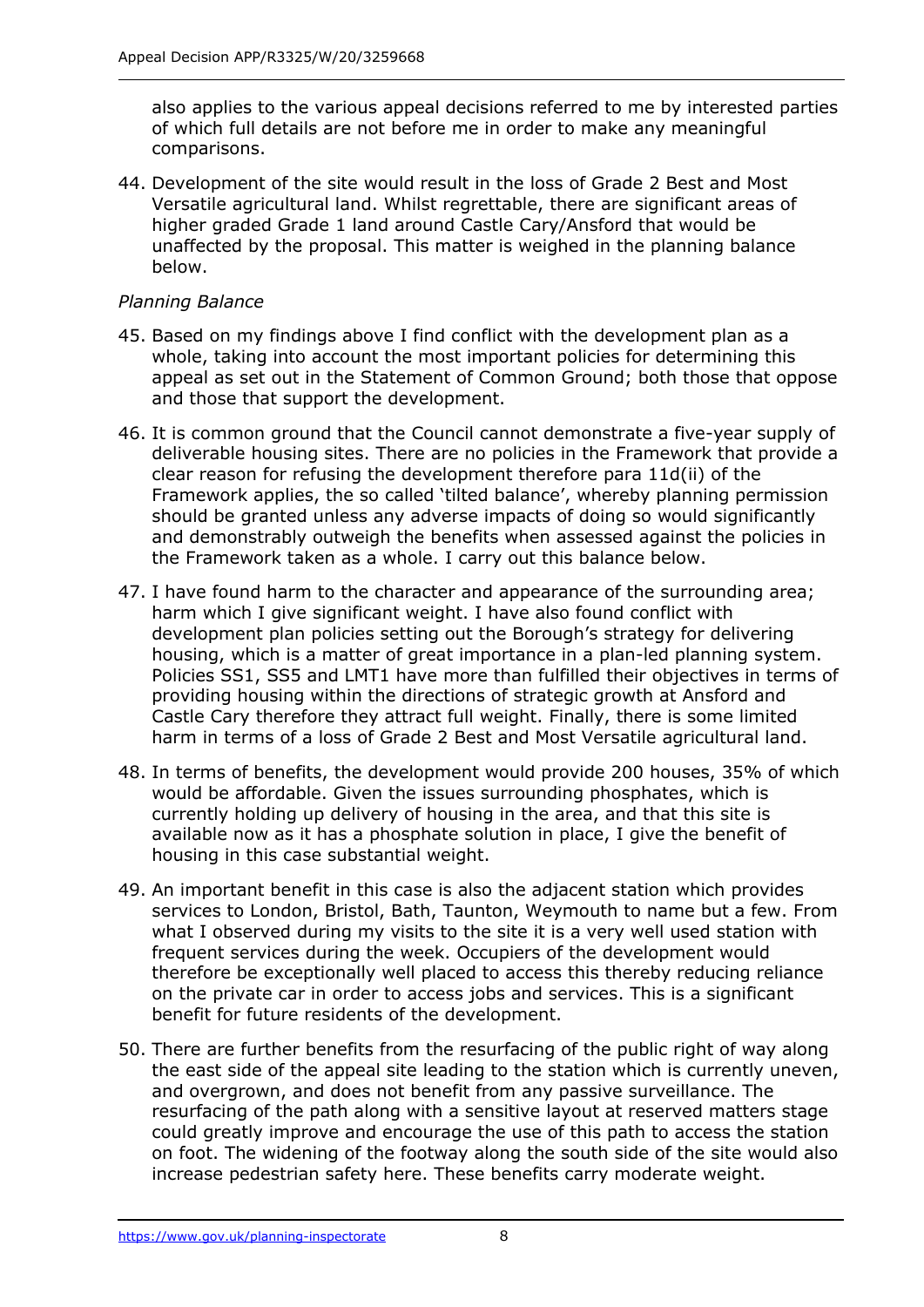- 51. The proposal would also provide economic benefits. These would be both in the short-term during construction and in the longer-term as residents access local services. I also give these benefits moderate weight.
- 52. Cumulatively, when taken together, the benefits in this appeal are substantial and are not significantly and demonstrably outweighed by the adverse impacts. Consequently, as per 11d(ii) of the Framework the proposal indicates a presumption in favour of sustainable development.

## *Conditions*

- 53. I have consolidated the draft conditions put before me as agreed by the main parties. I have attached conditions in respect of the submission of reserved matters, when these must be submitted by, and when the development must be commenced by. I have also included a plans condition as this provides certainty.
- 54. A condition limiting the number of houses permitted is necessary to inform the scope of the permission. As access is a matter for approval at this stage it is also necessary to include conditions relating to the creation of the access and its visibility splays.
- 55. To ensure a suitable housing mix is achieved in line with local planning policy I have attached a condition to this effect. To protect the living conditions of occupiers of neighbouring properties and local highway safety I have also included conditions requiring the submission of a Construction Method Statement and a Construction Traffic Management Plan.
- 56. To protect biodiversity it is necessary to include conditions requiring an up-todate Ecological Impact Assessment Report and the submission of a Construction Environmental Management Plan. This condition requires compliance with the agreed plan therefore it is not necessary to include another condition to this effect. Similarly, to protect biodiversity it is also necessary to condition a Landscape and Ecological Management Plan. For the same reason I have also included a condition in respect of lighting and bats. In order to protect existing trees and hedgerows I have further included a condition requiring their protection.
- 57. To ensure adequate drainage of surface water I have included a condition to this effect. I have also included a standard foul sewerage condition. To ensure adequate access for future occupiers I have included conditions requiring the submission of details of estate roads and footways and, in respect of adjacent public footpaths. To protect any items of archaeological interest discovered during construction I have conditioned the submission of a Written Scheme of Investigation. Finally, to ensure satisfactory living conditions for future residents of the development I have attached a condition in respect of noise.
- 58. It is not necessary, however, to include conditions relating to materials or finished floor levels as appearance and scale are reserved for consideration at a later stage

## **Conclusion**

59. Local opposition to the development has been considerable. Nevertheless, it is incumbent on me to determine the appeal in accordance with planning law; that is to say, to determine this appeal in accordance with the development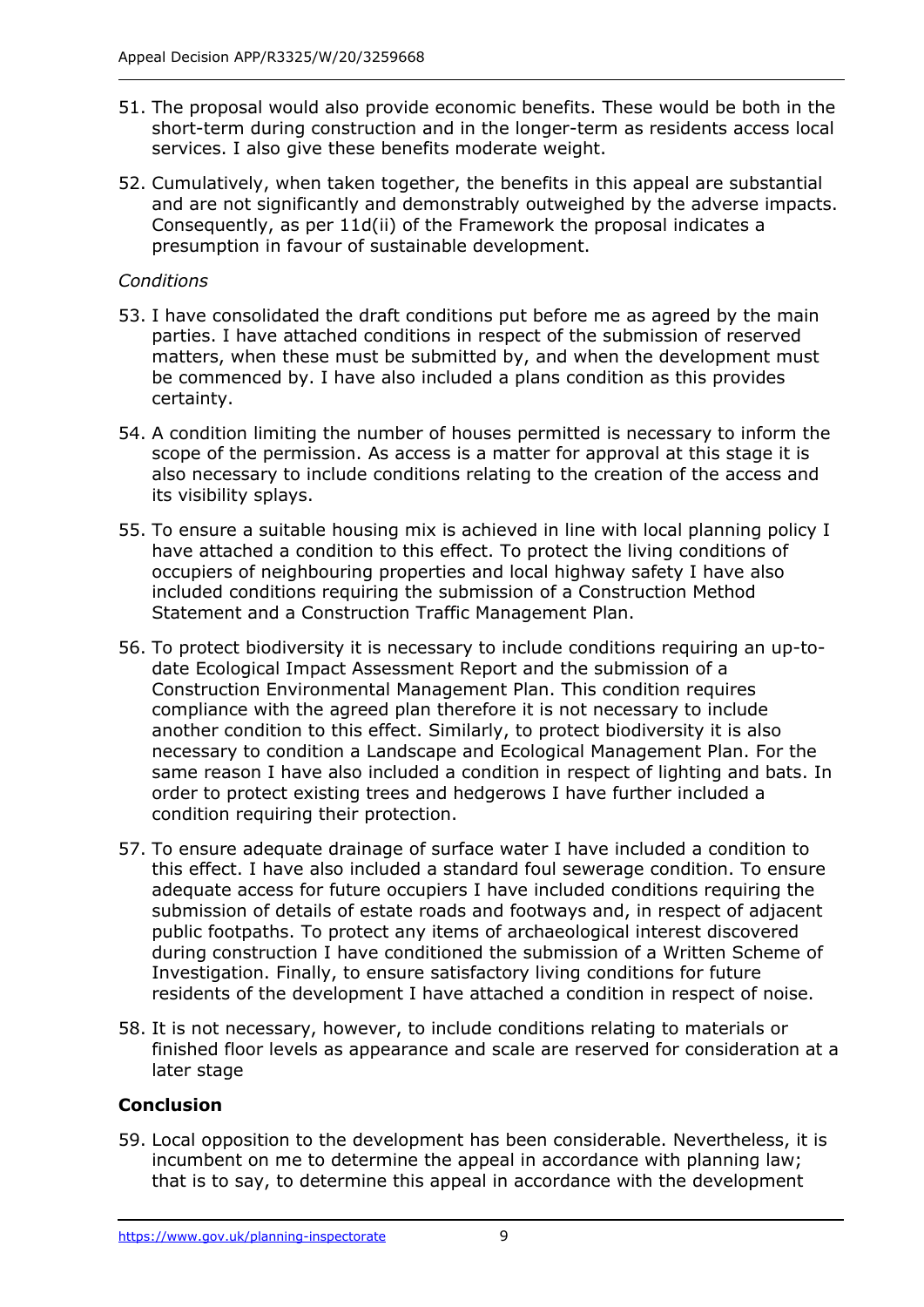plan, unless material considerations indicate otherwise. The material considerations in this case indicate planning permission should be granted as set out in my planning balance above.

60. The appeal is therefore allowed.

*Hayley Butcher*

INSPECTOR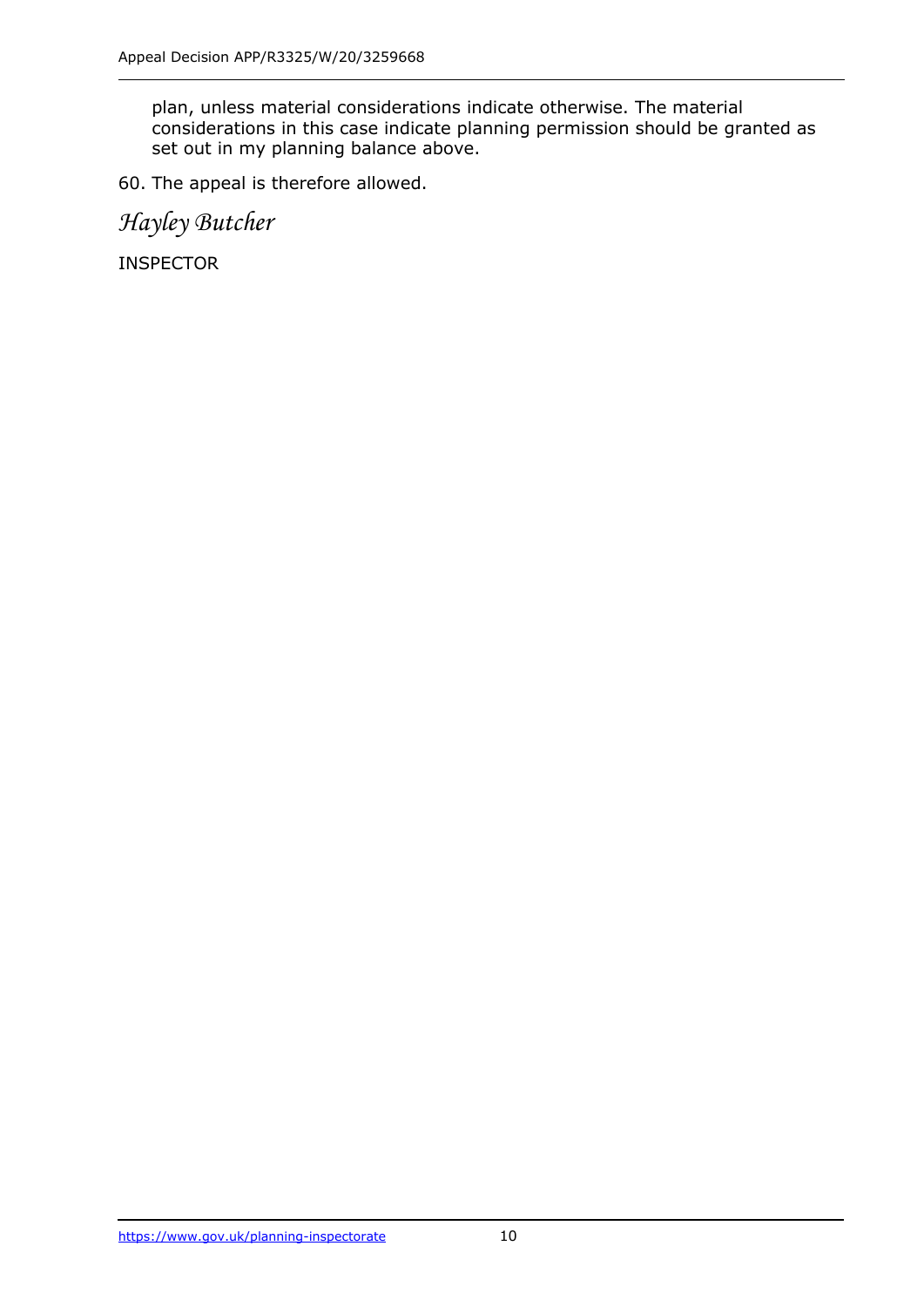## **APPEARANCES**

FOR THE LOCAL PLANNING AUTHORITY:

Philip Robson, Counsel

He called:

Charles Crawford MA (Cantab), DIP LA, CMLI

Jamie Wallace BA (Hons) DIP TP, MRPTI

FOR THE APPELLANT:

Sasha White, QC, assisted by Nick Grant

He called:

Clare Brockhurst FLI, BSc (Hons), Dip LA

Jeff Richards BA(Hons) MTP, MRTPI

Ian Roach BSc (Hons), MSc, MRTPI, MIEMA, CEnv

\*Various other people spoke briefly on behalf of the main parties during the planning obligation session.

INTERESTED PERSONS WHO SPOKE AT THE INQUIRY:

Fletcher Robinson - CPRE Somerset

Kenneth Gray - Castle Cary Town Council

Susan Fone – North Cadbury Parish Council

Chris Edwards – Ansford Parish Council

Graham House – Castle Cary & Ansford Neighbourhood Plan Group

Vicki Nobles – Care4Cary/Local resident

Dr Mark Main - Care4Cary/Local resident

Helen Cleaveland – Care4Cary/ Local resident

Pek Peppin – Cary History Society

Chris Puncher - Millbrook Surgery

Shirley Lane – Local resident

Gillian Price – Local resident

Elizabeth Eaton – Local resident

Nell McMoreland-Hunter – Friends Committee Woodland Trust

Marie Helen Robinson – Cary Moor Parish Council/Local resident

Godfrey Jeff Phillips – Local resident

Lady Waddington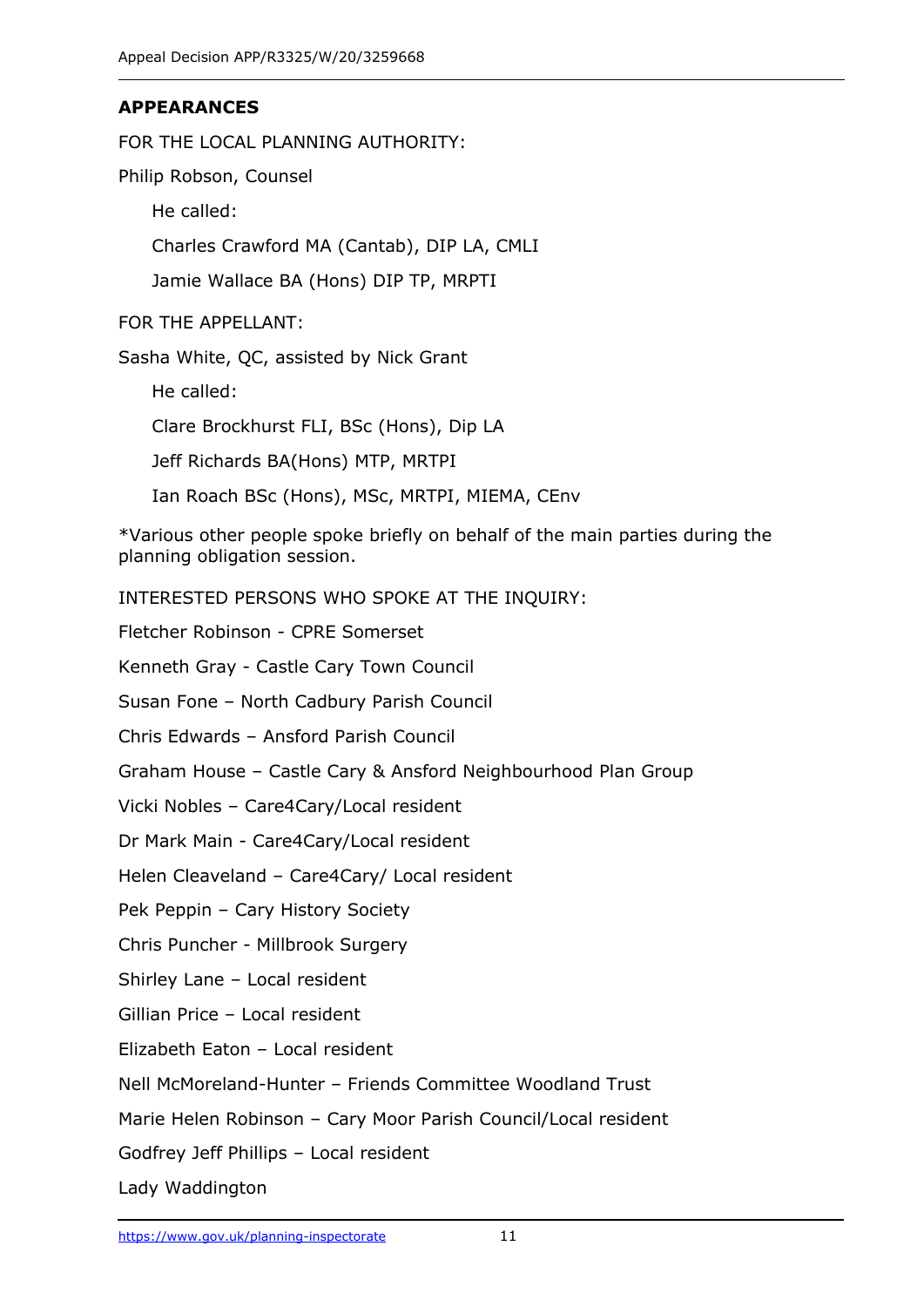#### **DOCUMENTS SUBMITTED DURING THE INQUIRY**

- 1. Note to the Inspector on Affordable Housing Needs
- 2. LvW Highways Response to report by Moss Naylor Young
- 3. Suggested 30 minute walk
- 4. Appellant's and Council's Openings
- 5. Online Petition
- 6. Hard copy petition
- 7. CIL Compliance Statements
- 8. The Monarch's Way info
- 9. Draft S106 Agreement
- 10. Appellant's Supplementary Proof of Evidence: Planning
- 11. LPA Proof of Evidence Addendum
- 12. Appellant's rebuttal Proof of Evidence: Planning
- 13. Updated Statement of Common Ground
- 14. Natural England Advice
- 15. Factual Note on 5YS Position
- 16. CIL Statement Phosphates
- 17. Somerset Council's position on NE advice and corresponding emails
- 18. Highways no objection to application 21/03369/REM
- 19. Council's Closing Submissions
- 20. Appellant's Closing Submissions
- 21. Cases referred to in Appellant's Closing submissions
- 22. CIL Compliance Statement Transport
- 23. Completed S106 Agreement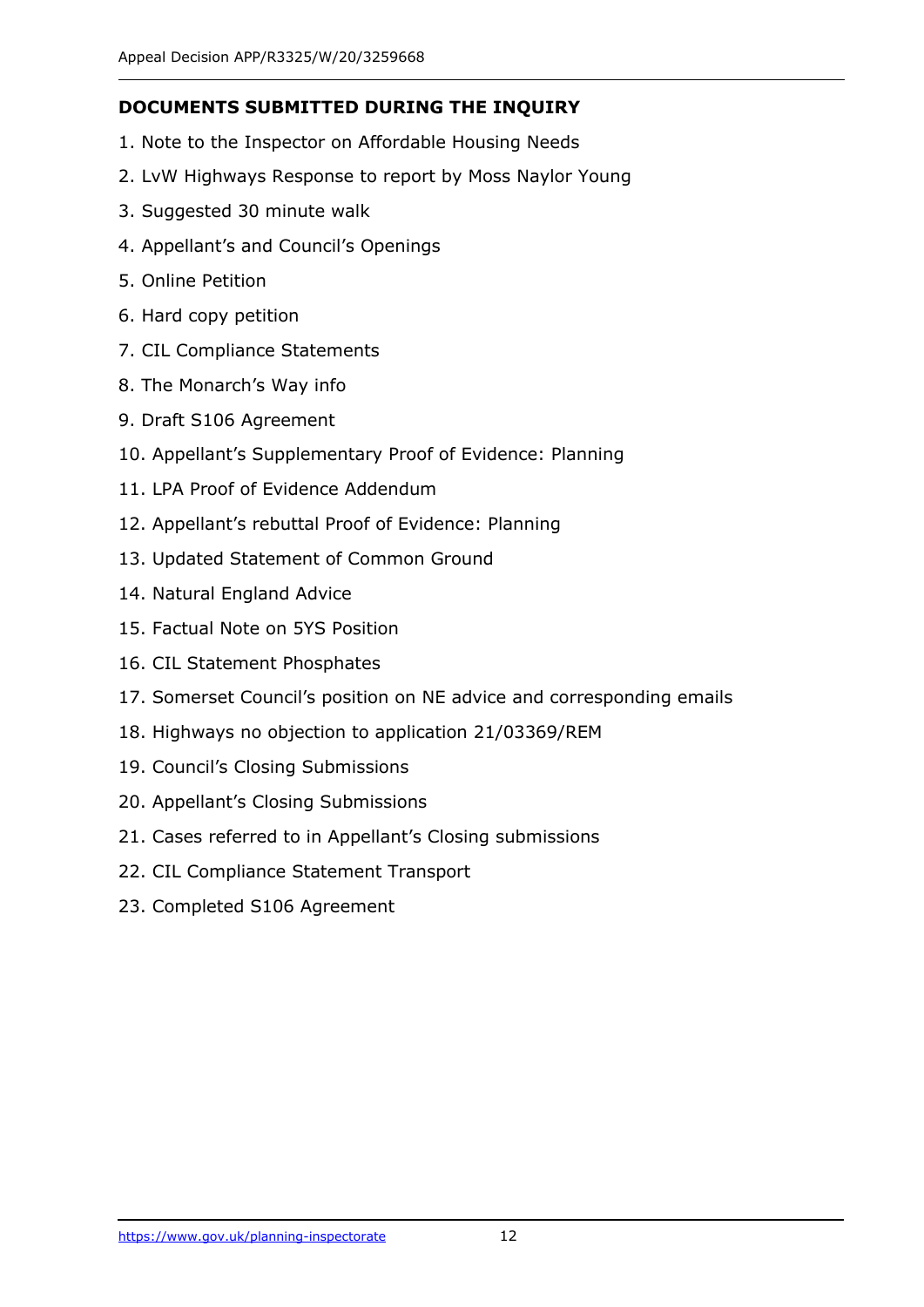## **Schedule of Conditions**

- 1) Details of the appearance, landscaping, layout, and scale (hereinafter called "the reserved matters") shall be submitted to and approved in writing by the local planning authority before any development takes place and the development shall be carried out as approved.
- 2) Application for approval of the reserved matters shall be made to the local planning authority not later than three years from the date of this permission.
- 3) The development hereby permitted shall take place not later than three years from the date of this permission or two years from the date of approval of the last of the reserved matters to be approved, whichever is the latest.
- 4) The development hereby permitted shall be carried out in accordance with the following approved plans: GMA-0121-02 Existing Site Location Plan, GMA-0121-04 Parameters Plan, 1278\_0720\_P2 Site Access Layout.
- 5) No more than 200 dwellings shall be constructed on the site.
- 6) The highway access shall be constructed in accordance with the detail shown on the submitted plan 1278\_0720\_P2 Site Access Layout and shall be available for use before commencement of any other part of the development hereby permitted. Once constructed the access shall be maintained at all times.
- 7) In tandem with the construction of the highway access the approved visibility splays shall be provided in accordance with approved plan 1278 0720 P2 Site Access Layout and maintained as such at all times. There shall be no obstruction to visibility greater than 600 millimetres above adjoining road level within the visibility splays shown on the approved plan.
- 8) Prior to occupation of the development the access over at least the first 6 metres of its length, as measured from the edge of the adjoining carriageway, shall be surfaced in accordance with details which shall have been submitted to and approved in writing by the Local Planning Authority. Once constructed the access shall be maintained as approved at all times.
- 9) A housing mix assessment shall be submitted to the local planning authority either prior to or alongside the first application for approval of the reserved matters for written approval. The development shall be implemented in accordance with the approved details.
- 10) No development shall commence until a Construction Method Statement has been submitted to and approved in writing by the local planning authority. The approved statement shall be adhered to throughout the construction period.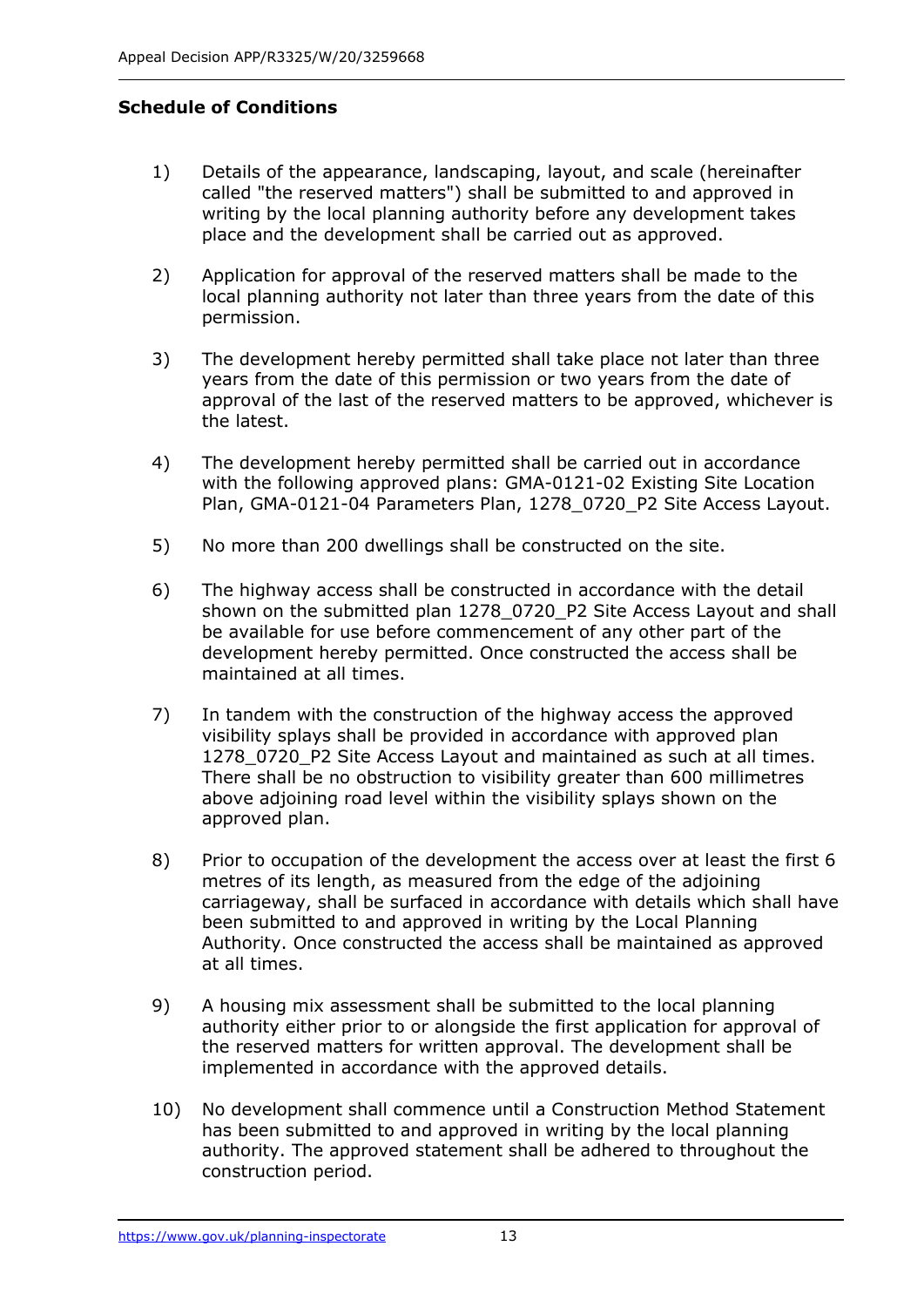- 11) Concurrent with the submission of any reserved matters application(s) a further Ecological Impact Assessment Report, revisiting and updating the submitted assessments and providing detailed recommendations for both mitigation as well as biodiversity net gain across the application site, together with its long term management and maintenance, building upon the recommendations set out within the Ecological Impact Assessment (June 2019) and the Ecology Addendum Report (October 2019) shall be submitted to and approved in writing by the Local Planning Authority. The development shall be implemented in accordance with the approved details.
- 12) No development shall take place (including vegetation clearance) until a Construction Environmental Management Plan (CEMP) has been submitted to and approved in writing by the Local Planning Authority. The development shall be implemented in accordance with the approved CEMP.
- 13) Prior to the commencement of development a Landscape and Ecological Management Plan (LEMP) shall be submitted to and approved in writing by the local planning authority. The development shall be implemented in accordance with the approved details.
- 14) No development shall take place until an annotated tree and hedgerow protection plan showing tree and hedgerow protection measures during site preparation, construction and landscaping operations has been submitted to and approved in writing by the local planning authority. The development shall be implemented in accordance with the approved plan.
- 15) Prior to occupation a "lighting design for bats" shall be submitted to and approved in writing by the local planning authority. All external lighting shall be installed and maintained thereafter in accordance with the specifications and locations set out in the approved design.
- 16) No development shall commence until a Construction Traffic Management Plan has been submitted to and approved in writing by the local planning authority. The development shall be implemented in accordance with the approved plan.
- 17) No works for the excavation of foundations or road alignments and routes shall be commenced until details of the surface water drainage scheme, based on sustainable drainage principles, together with details of a programme of implementation and maintenance for the lifetime of the development have been submitted to and approved in writing by the local planning authority. Such works shall be carried out in accordance with the approved details.
- 18) Plans and sections showing details of any proposed roads, footways, footpaths, tactile paving, cycleways, verges, junctions, sewers, drains, retaining walls, service routes, surface water outfall, vehicle overhang margins, embankments, visibility splays, accesses, carriageway gradients, drive gradients, car, motorcycle and cycle parking, and street furniture shall be submitted to and approved in writing by the Local